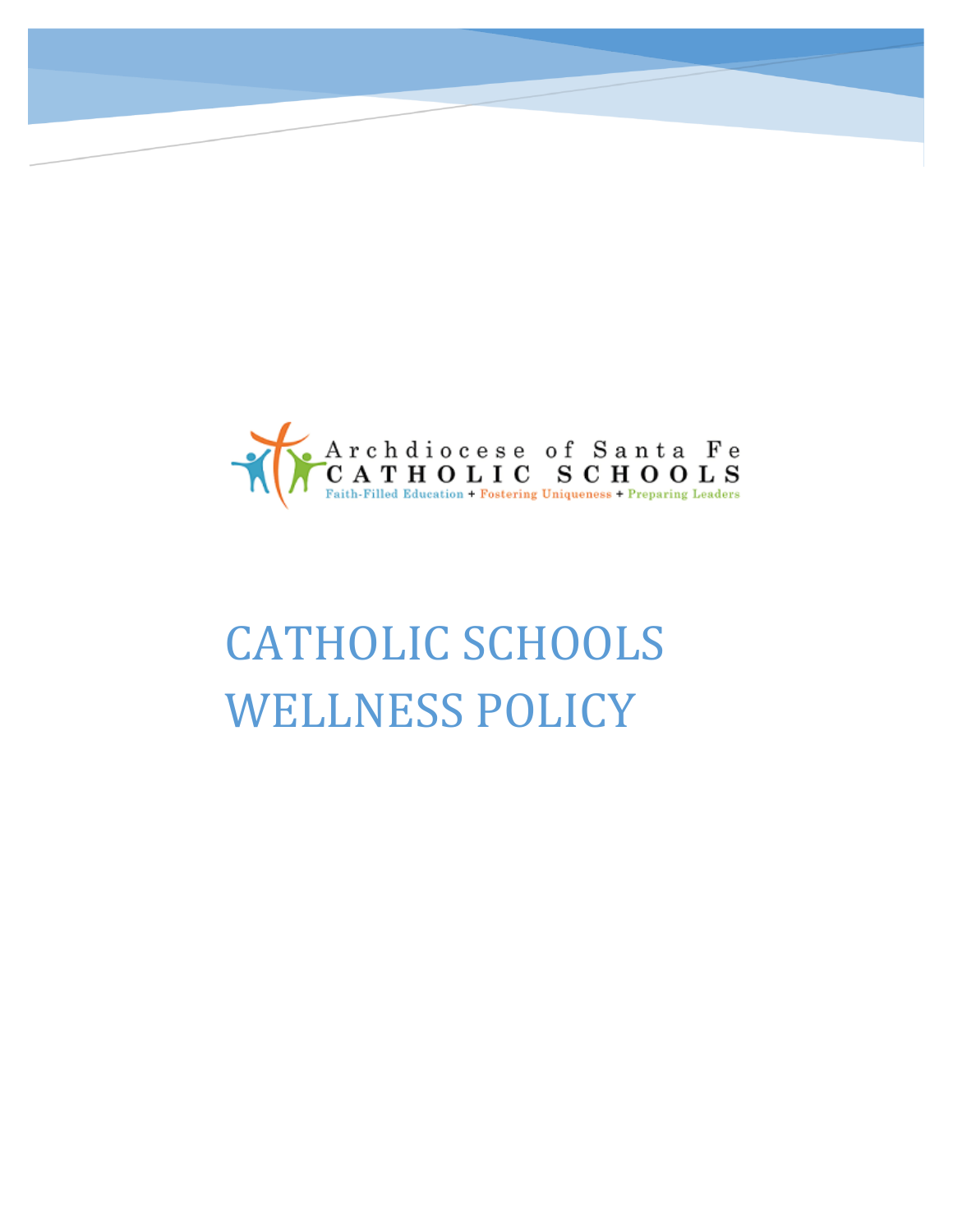# **The Archdiocese of Santa Fe Wellness Policy**

# **Table of Contents**

| Other Activities that Promote Student Wellness 16 |  |
|---------------------------------------------------|--|
|                                                   |  |
|                                                   |  |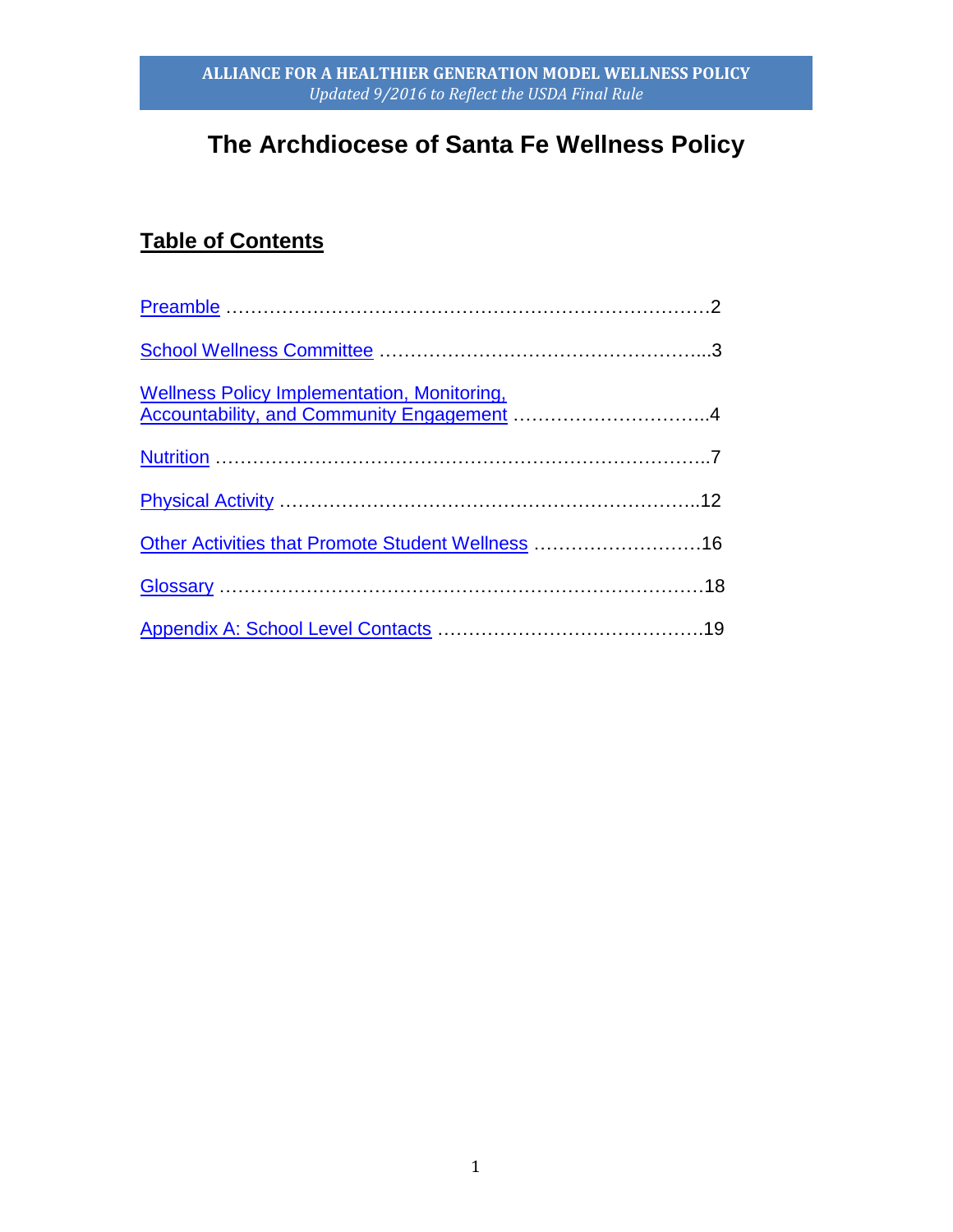# **The Archdiocese of Santa Fe Wellness Policy**

## <span id="page-2-0"></span>**Preamble**

*The Archdiocese of Santa Fe Catholic Schools Office* (hereto referred to as the Diocese) is committed to the optimal development of every student. The Diocese believes that for students to have the opportunity to achieve personal, academic, developmental and social success, we need to create positive, safe and health-promoting learning environments at every level, in every setting, throughout the school year.

Research shows that two components, good nutrition and physical activity before, during and after the school day, are strongly correlated with positive student outcomes. For example, student participation in the U.S. Department of Agriculture's (USDA) School Breakfast Program is associated with higher grades and standardized test scores, lower absenteeism and better performance on cognitive tasks.<sup>1,2,3,4,5,6,7</sup> Conversely, less-than-adequate consumption of specific foods including fruits, vegetables and dairy products, is associated with lower grades among students.<sup>8,9,10</sup> In addition, students who are physically active through active transport to and from school, recess, physical activity breaks, high-quality physical education and extracurricular activities – do better academically.<sup>11,12,13,14</sup>. Finally, there is evidence that adequate hydration is associated with better cognitive performance. 15,16,17

This policy outlines the Diocese's approach to ensuring environments and opportunities for all students to practice healthy eating and physical activity behaviors throughout the school day while minimizing commercial distractions. Specifically, this policy establishes goals and procedures to ensure that:

- $\blacksquare$  Students in the Diocese have access to healthy foods throughout the school day  $-$  both through reimbursable school meals and other foods available throughout the school campusin accordance with Federal and state nutrition standards;
- Students receive quality nutrition education that helps them develop lifelong healthy eating behaviors;
- Students have opportunities to be physically active before, during and after school;
- Schools engage in nutrition and physical activity promotion and other activities that promote student wellness;
- School staff are encouraged and supported to practice healthy nutrition and physical activity behaviors in and out of school;
- The community is engaged in supporting the work of the Diocese in creating continuity between school and other settings for students and staff to practice lifelong healthy habits; and
- The Diocese establishes and maintains an infrastructure for management, oversight, implementation, communication about and monitoring of the policy and its established goals and objectives.

This policy applies to all students, staff and schools in the Diocese. Specific measureable goals and outcomes are identified within each section below.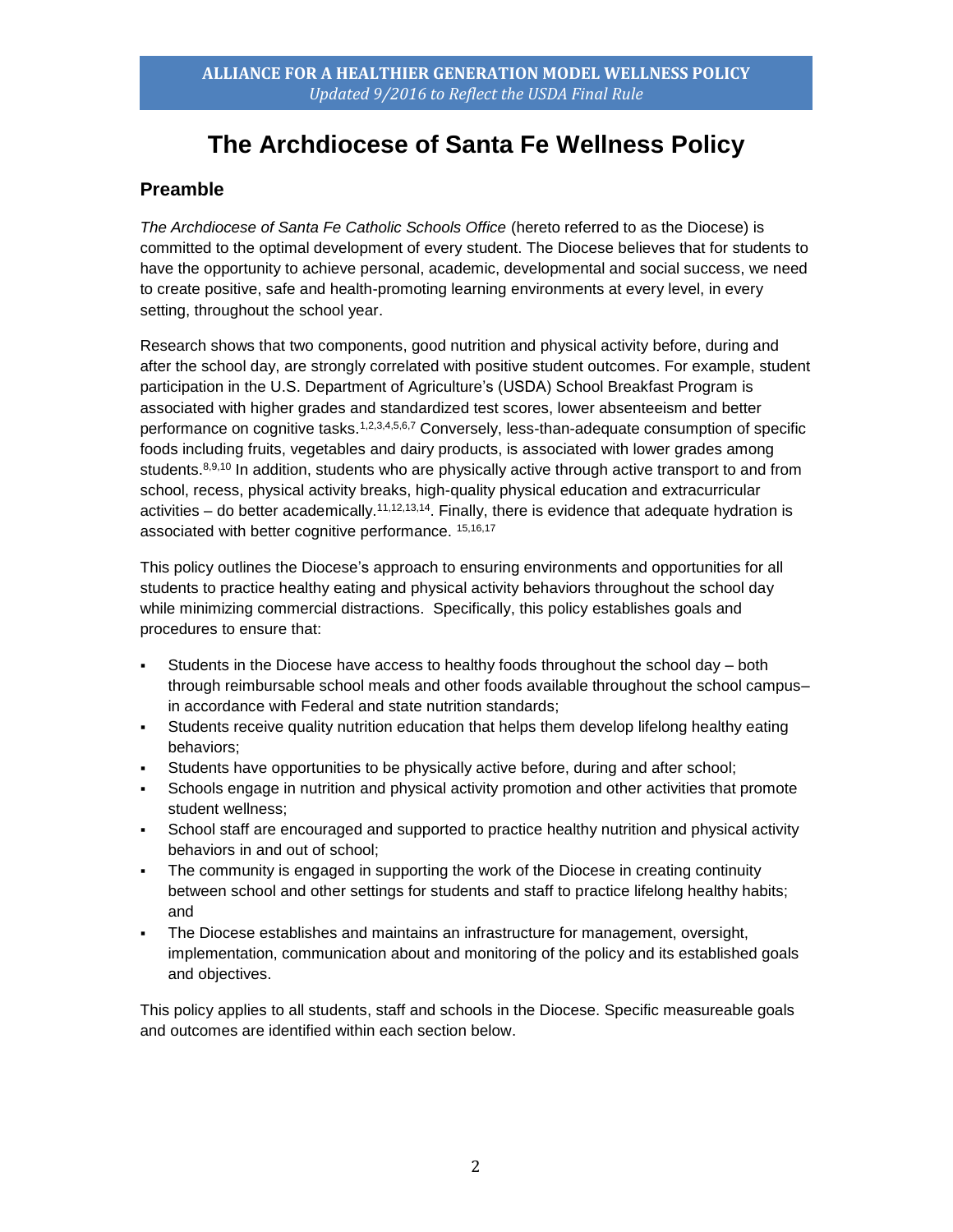# <span id="page-3-0"></span>**I. School Wellness Committee**

#### *Committee Role and Membership*

The Diocese will convene a representative Diocese wellness committee (hereto referred to as the DWC or work within an existing school health committee) that meets at least four times per year to establish goals for and oversee school health and safety policies and programs, including development, implementation and periodic review and update of this Diocese-level wellness policy (heretofore referred as "wellness policy").

The DWC membership will represent all school levels (elementary and secondary schools) and include (to the extent possible), but not be limited to: parents and caregivers; students; representatives of the school nutrition program; physical education teachers; health education teachers; school health professionals (e.g., health education teachers, school health services staff [e.g., nurses, physicians, dentists, health educators, and other allied health personnel who provide school health services], and mental health and social services staff [e.g., school counselors, psychologists, social workers, or psychiatrists]; school administrators (e.g.., superintendent, principal, vice principal), school board members; health professionals (e.g., dietitians, doctors, nurses, dentists); and the general public. When possible, membership will also include Supplemental Nutrition Assistance Program Education coordinators (SNAP-EDEDSNAP-Ed). To the extent possible, the DWC will include representatives from each school building and reflect the diversity of the community.

#### *Leadership*

The Principal or designee(s) at each school will convene the DWC and facilitate development of and updates to the wellness policy and will ensure each school's compliance with the policy.

Each school will designate a school wellness policy coordinator, likely the building principal, to ensure compliance with the policy.

The name(s), title(s), and contact information (email address is sufficient) of this/these individual(s) is(are):

| <b>Name</b>    | <b>Title / Relationship</b><br>to the School or<br><b>Diocese</b> | <b>Email address</b> | Role on<br><b>Committee</b>                                              |
|----------------|-------------------------------------------------------------------|----------------------|--------------------------------------------------------------------------|
| Maria Olivas   | Cafeteria Manager                                                 | m.olivas@myhccs.org  | Assists in the<br>evaluation of the<br>wellness policy<br>implementation |
| Sylvia Montoya | Teacher                                                           | sylvia@myhccs.org    | Assists in the<br>evaluation of the<br>wellness policy<br>implementation |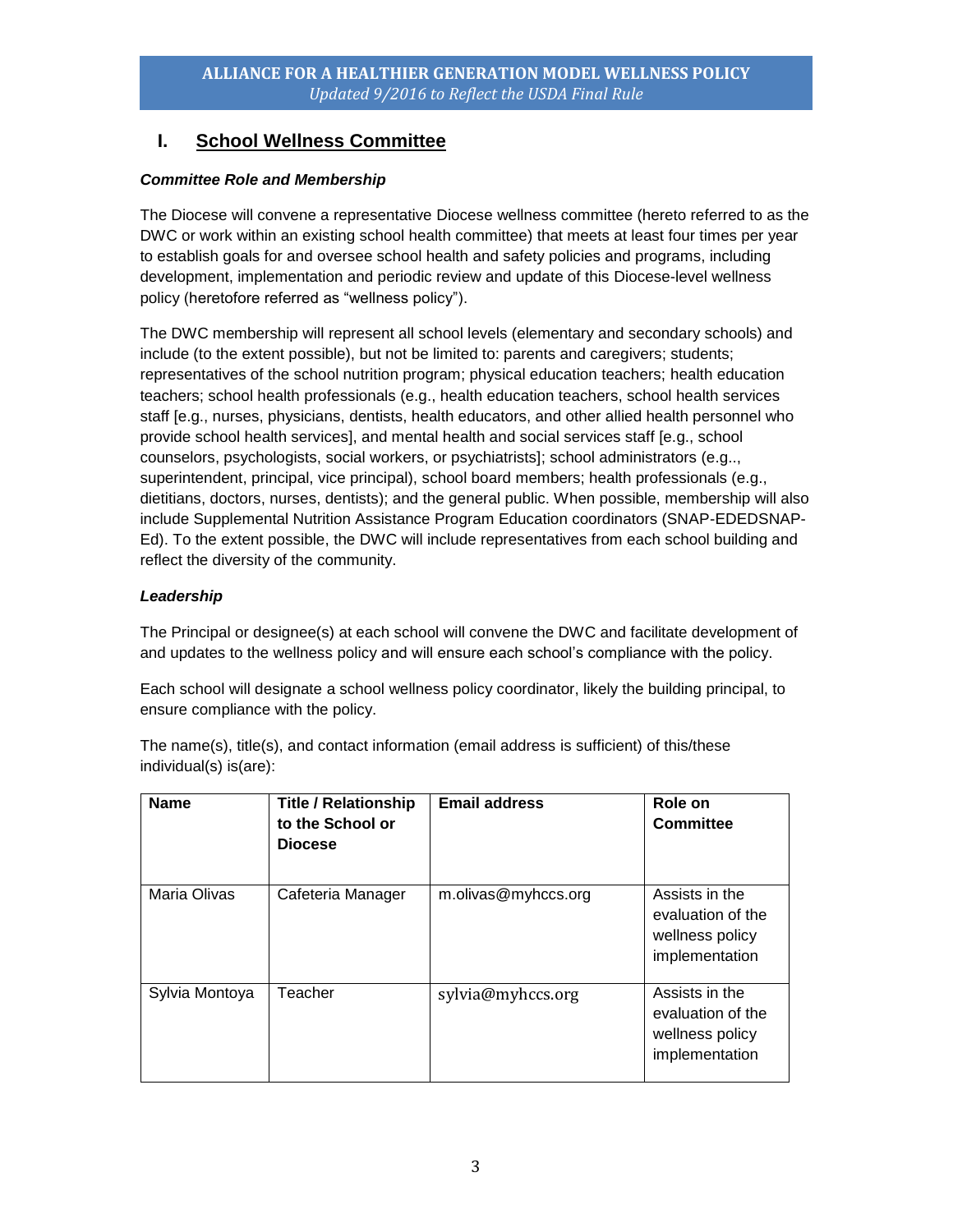| Theodora<br>Valdez | <b>Volunteer/Nutritionist</b> | Does not have an email.<br>Her phone number is:<br>505-692-3157 | Assists in the<br>evaluation of the<br>wellness policy<br>implementation |
|--------------------|-------------------------------|-----------------------------------------------------------------|--------------------------------------------------------------------------|
| Cindy Jimenez      | Substitute                    | cindy@myhccs.org                                                | Assists in the<br>evaluation of the<br>wellness policy<br>implementation |

# <span id="page-4-0"></span>**II. Wellness Policy Implementation, Monitoring, Accountability and Community Engagement**

#### *Implementation Plan*

The Diocese will develop and maintain a plan for implementation to manage and coordinate the execution of this wellness policy. The plan delineates roles, responsibilities, actions and timelines specific to each school; and includes information about who will be responsible to make what change, by how much, where and when; as well as specific goals and objectives for nutrition standards for all foods and beverages available on the school campus, food and beverage marketing, nutrition promotion and education, physical activity, physical education and other school-based activities that promote student wellness. It is recommended that the school use the [Healthy Schools Program online tools](http://www.schools.healthiergeneration.org/) to complete a school-level assessment based on the Centers for Disease Control and Prevention's School Health Index, create an action plan that fosters implementation and generate an annual progress report.

This wellness policy and the progress reports can be found at: *www.asfcatholicschools.org*

#### *Recordkeeping*

The Diocese will retain records to document compliance with the requirements of the wellness policy at The Catholic Center located at 4000 St. Joseph Pl NW, Albuquerque, NM 87120 Documentation maintained in this location will include but will not be limited to:

- **The written wellness policy;**
- Documentation demonstrating that the policy has been made available to the public;
- Documentation of efforts to review and update the Local Schools Wellness Policy; including an indication of who is involved in the update and methods the Diocese uses to make stakeholders aware of their ability to participate on the DWC;
- Documentation to demonstrate compliance with the annual public notification requirements;
- The most recent assessment on the implementation of the local school wellness policy;
- Documentation demonstrating the most recent assessment on the implementation of the Local School Wellness Policy has been made available to the public.

#### *Annual Notification of Policy*

The Diocese will actively inform families and the public each year of basic information about this policy, including its content, any updates to the policy and implementation status. The Diocese will make this information available via the Diocese website and/or Diocese-wide communications. The Diocese will provide as much information as possible about the school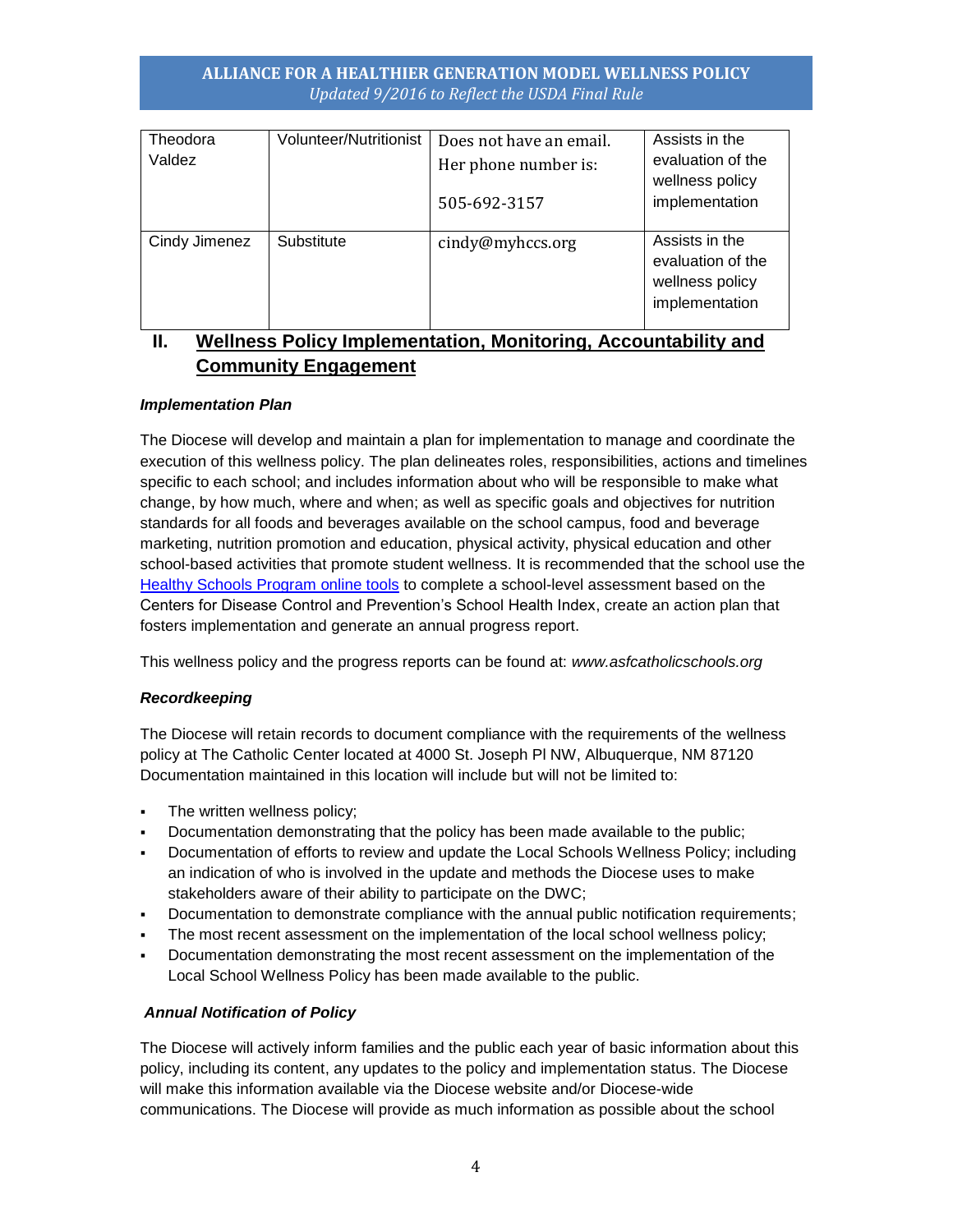nutrition environment. This will include a summary of the individual schools' events or activities related to wellness policy implementation. Annually, the individual schools will also publicize the name and contact information of the school officials leading and coordinating the committee, as well as information on how the public can get involved with the school wellness committee.

#### *Triennial Progress Assessments*

At least once every three years, the Diocese will evaluate compliance with the wellness policy to assess the implementation of the policy and include:

- The extent to which schools under the jurisdiction of the Diocese are in compliance with the wellness policy;
- The extent to which the Diocese's wellness policy compares to the Alliance for a Healthier Generation's model wellness policy; and
- A description of the progress made in attaining the goals of the Diocese's wellness policy.

The position/person responsible for managing the triennial assessment and contact information is

#### **Donna Illerbrun, Superintendent of Catholic Schools**

**4000 St. Joseph Pl. NW**

#### **Albuquerque, NM 87120**

The DWC, in collaboration with individual schools, will monitor schools' compliance with this wellness policy.

The schools will actively notify households/families of the availability of the triennial progress report.

#### *Revisions and Updating the Policy*

The DWC will update or modify the wellness policy based on the results of the annual School Health Index and triennial assessments and/or as Diocese priorities change; community needs change; wellness goals are met; new health science, information, and technology emerges; and new Federal or state guidance or standards are issued. **The wellness policy will be assessed and updated as indicated at least every three years, following the triennial assessment.**

#### *Community Involvement, Outreach and Communications*

The Diocese is committed to being responsive to community input, which begins with awareness of the wellness policy. The Diocese will actively communicate ways in which representatives of DWC and others can participate in the development, implementation and periodic review and update of the wellness policy through a variety of means appropriate for that Diocese. The Diocese will also inform parents of the improvements that have been made to school meals and compliance with school meal standards, availability of child nutrition programs and how to apply,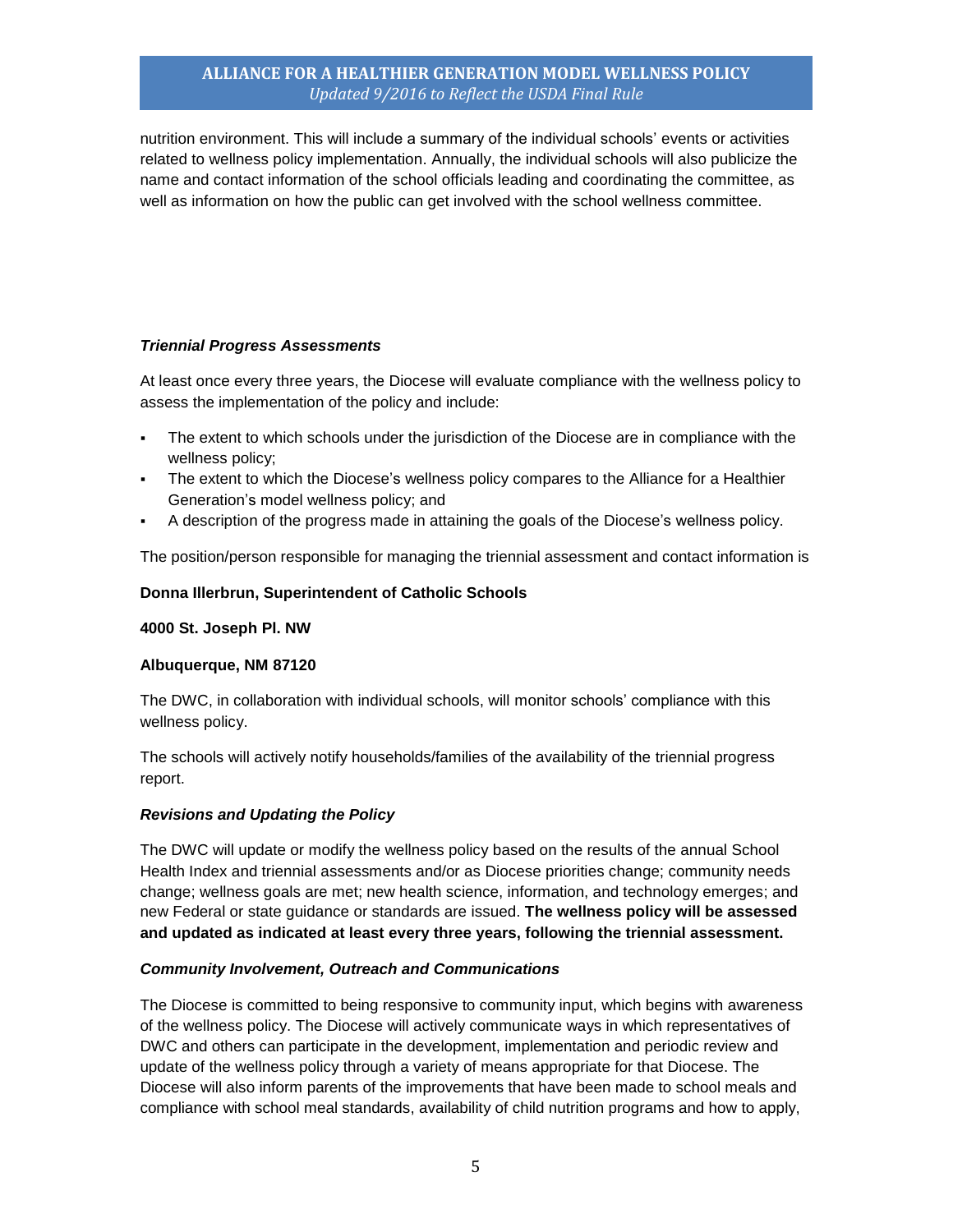and a description of and compliance with Smart Snacks in School nutrition standards. The Diocese will use electronic mechanisms, such as email or displaying notices on the Diocese's website, as well as non-electronic mechanisms, such as newsletters, presentations to parents, or sending information home to parents, to ensure that all families are actively notified of the content of, implementation of, and updates to the wellness policy, as well as how to get involved and support the policy. The Diocese will ensure that communications are culturally and linguistically appropriate to the community, and accomplished through means similar to other ways that the Diocese and individual schools are communicating important school information with parents.

The Diocese will actively notify the public about the content of or any updates to the wellness policy annually, at a minimum. The Diocese will also use these mechanisms to inform the community about the availability of the annual and triennial reports.

## <span id="page-6-0"></span>**III. Nutrition**

#### *School Meals*

Our school Diocese is committed to serving healthy meals to children, with plenty of fruits, vegetables, whole grains, and fat-free and low-fat milk; that are moderate in sodium, low in saturated fat, and have zero grams *trans* fat per serving (nutrition label or manufacturer's specification); and to meeting the nutrition needs of school children within their calorie requirements. The school meal programs aim to improve the diet and health of school children, help mitigate childhood obesity, model healthy eating to support the development of lifelong healthy eating patterns and support healthy choices while accommodating cultural food preferences and special dietary needs.

All schools within the Diocese participate in USDA child nutrition programs, including the National School Lunch Program (NSLP) and in some schools, *the Fresh Fruit & Vegetable Program (FFVP),* All schools within the Diocese are committed to offering school meals through the NSLP programs, and other applicable Federal child nutrition programs, that:

- Are accessible to all students;
- Are appealing and attractive to children;
- Are served in clean and pleasant settings;
- Meet or exceed current nutrition requirements established by local, state, and Federal statutes and regulations. (The Diocese offers reimbursable school meals that meet [USDA](http://www.fns.usda.gov/school-meals/nutrition-standards-school-meals)  [nutrition standards.\)](http://www.fns.usda.gov/school-meals/nutrition-standards-school-meals)
- Promote healthy food and beverage choices using at least ten of the following [Smarter](http://smarterlunchrooms.org/ideas)  [Lunchroom techniques:](http://smarterlunchrooms.org/ideas)
	- − Whole fruit options are displayed in attractive bowls or baskets (instead of chaffing dishes or hotel pans).
	- − Sliced or cut fruit is available daily.
	- Daily fruit options are displayed in a location in the line of sight and reach of students.
	- − All available vegetable options have been given creative or descriptive names.
	- − Daily vegetable options are bundled into all grab-and-go meals available to students.
	- − All staff members, especially those serving, have been trained to politely prompt students to select and consume the daily vegetable options with their meal.
	- − White milk is placed in front of other beverages in all coolers.
	- − Alternative entrée options (e.g., salad bar, yogurt parfaits, etc.) are highlighted on posters or signs within all service and dining areas.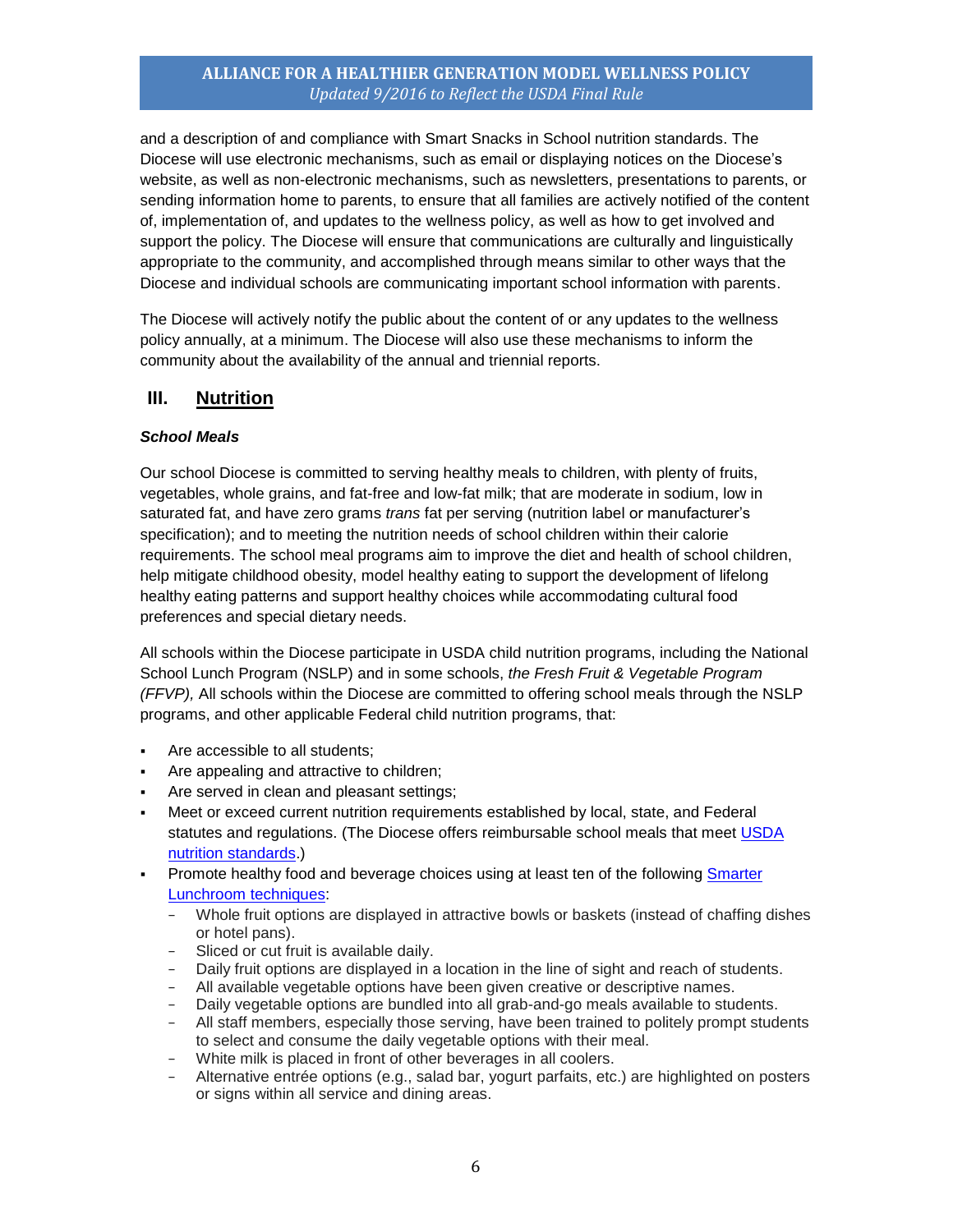- − A reimbursable meal can be created in any service area available to students (e.g., salad bars, snack rooms, etc.).
- − Student surveys and taste testing opportunities are used to inform menu development, dining space decor and promotional ideas.
- Student artwork is displayed in the service and/or dining areas.
- Daily announcements are used to promote and market menu options.

In addition,

- Menus will be posted on the individual school websites, and will include nutrient content and ingredients.
- Menus will be created/reviewed by a Registered Dietitian or other certified nutrition professional.
- School meals are administered by a team of child nutrition professionals.
- The Diocese child nutrition program will accommodate students with special dietary needs.
- Students will be allowed at least 20 minutes to eat lunch, counting from the time they have received their meal and are seated (meets Healthy Schools Program Gold-level criteria).
- Students are served lunch at a reasonable and appropriate time of day.
- Lunch may follow the recess period to better support learning and healthy eating.
- Participation in Federal child nutrition programs will be promoted among students and families to help ensure that families know what programs are available in their children's school.

#### *Staff Qualifications and Professional Development*

All school nutrition program directors, managers and staff will meet or exceed hiring and annual continuing education/training requirements in the [USDA professional standards for child nutrition](http://www.fns.usda.gov/sites/default/files/CN2014-0130.pdf)  [professionals.](http://www.fns.usda.gov/sites/default/files/CN2014-0130.pdf) These school nutrition personnel will refer to [USDA's Professional Standards for](http://professionalstandards.nal.usda.gov/)  [School Nutrition Standards website](http://professionalstandards.nal.usda.gov/) to search for training that meets their learning needs.

#### *Water*

To promote hydration, free, safe, unflavored drinking water will be available to all students throughout the school day\* and throughout every school campus\* ("school campus" and "school day" are defined in the glossary). The schools will make drinking water available where school meals are served during mealtimes.

Students will be allowed to bring and carry (approved) water bottles filled with only water with them throughout the day.

#### *Competitive Foods and Beverages*

The Diocese is committed to ensuring that all foods and beverages available to students on the school campus\* during the school day\* support healthy eating. The foods and beverages sold and served outside of the school meal programs (e.g., "competitive" foods and beverages) will meet the USDA Smart Snacks in School nutrition standards, at a minimum. Smart Snacks aim to improve student health and well-being, increase consumption of healthful foods during the school day and create an environment that reinforces the development of healthy eating habits. A summary of the standards and information, as well as a Guide to Smart Snacks in Schools are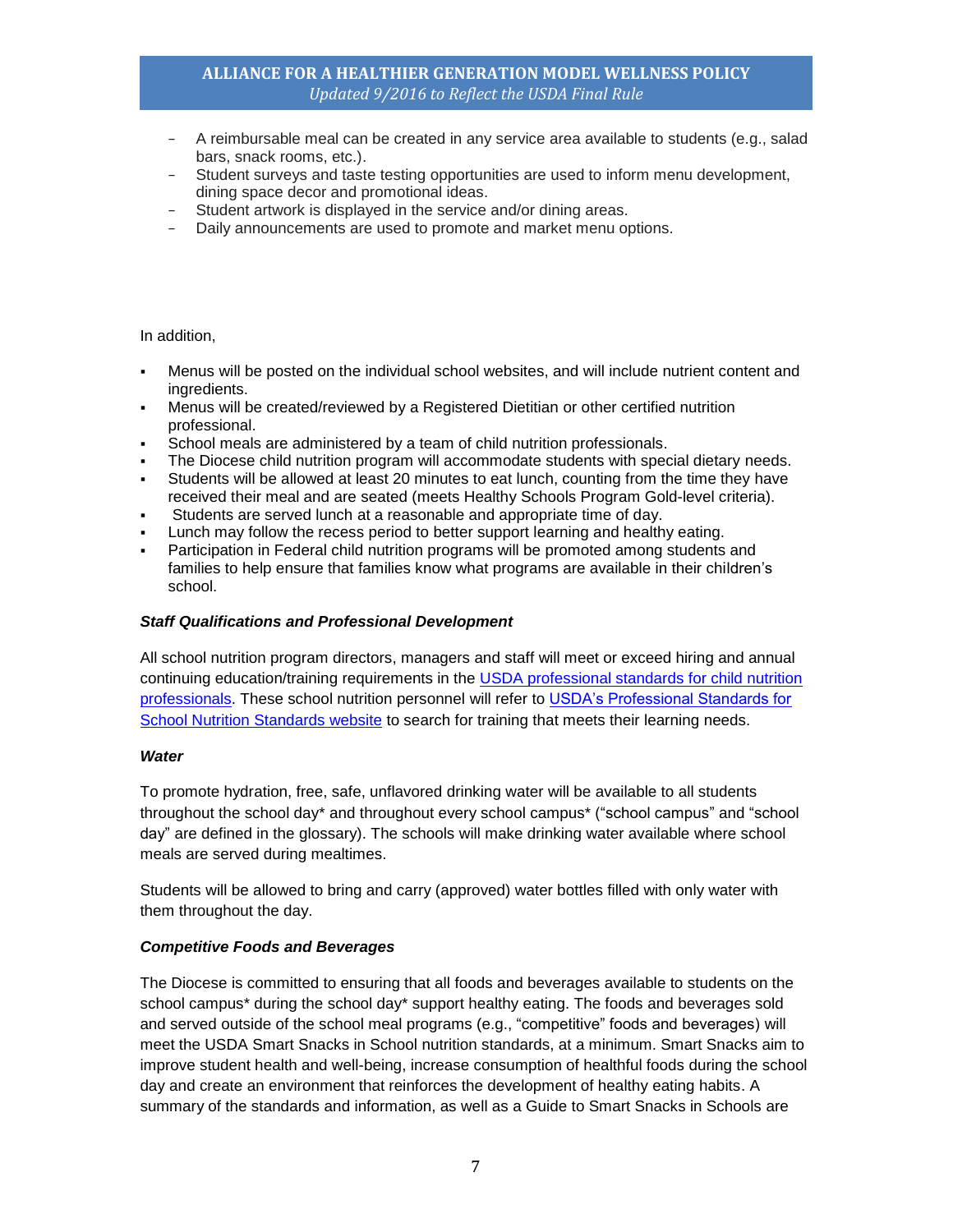available at: [http://www.fns.usda.gov/healthierschoolday/tools-schools-smart-snacks.](http://www.fns.usda.gov/healthierschoolday/tools-schools-smart-snacks) The Alliance for a Healthier Generation provides a set of tools to assist with implementation of Smart Snacks available at [www.foodplanner.healthiergeneration.org.](http://www.foodplanner.healthiergeneration.org/)

To support healthy food choices and improve student health and well-being, all foods and beverages outside the reimbursable school meal programs that are sold to students on the school campus during the school day will meet or exceed the USDA Smart Snacks nutrition standards. These standards will apply in all locations and through all services where foods and beverages are sold, which may include, but are not limited to, à la carte options in cafeterias, vending machines, school stores and snack or food carts.

#### *Celebrations and Rewards*

All foods offered on the school campus will meet or exceed the USDA Smart Snacks in School nutrition standards including through:

- 1. Celebrations and parties. The Diocese will provide a list of healthy party ideas to parents and teachers, including non-food celebration ideas. Healthy party ideas are available from the [Alliance for a Healthier Generation](https://www.healthiergeneration.org/take_action/schools/snacks_and_beverages/celebrations/) and from the [USDA.](http://healthymeals.nal.usda.gov/local-wellness-policy-resources/wellness-policy-elements/healthy-celebrations)
- 2. Classroom snacks brought by parents. The Diocese will provide to parents a list of foods and [beverages that meet Smart Snacks](https://www.healthiergeneration.org/live_healthier/eat_healthier/alliance_product_navigator/browse_products/?product_category_id=720) nutrition standards.
- 3. Rewards and incentives. The Diocese will provide teachers and other relevant school staff a [list of alternative ways to reward children.](https://www.healthiergeneration.org/take_action/schools/snacks_and_beverages/non-food_rewards/) Foods and beverages will not be used as a reward, or withheld as punishment for any reason, such as for performance or behavior. *[Meets Healthy Schools Program Silver-level criteria]*

#### *Fundraising*

Foods and beverages that meet or exceed the USDA Smart Snacks in Schools nutrition standards may be sold through fundraisers on the school campus\* during the school day\*. The Diocese will make available to parents and teachers a list of healthy fundraising ideas [*examples from the [Alliance for a Healthier Generation](https://www.healthiergeneration.org/take_action/schools/snacks_and_beverages/fundraisers/) and the [USDA](http://healthymeals.nal.usda.gov/local-wellness-policy-resources/wellness-policy-elements/healthy-fundraising)*].

- *Schools will use only non-food fundraisers, and encourage those promoting physical activity (such as walk-a-thons, Jump Rope for Heart, fun runs, etc.).*
- *Fundraising during and outside school hours will sell only non-food items or foods and beverages that meet or exceed the Smart Snacks nutrition standards. These fundraisers may include but are not limited to, donation nights at restaurants, cookie dough, candy and pizza sales, market days, etc. (Meets Healthy Schools Program Gold-level criteria)]*

#### *Nutrition Promotion*

Nutrition promotion and education positively influence lifelong eating behaviors by using evidence-based techniques and nutrition messages, and by creating food environments that encourage healthy nutrition choices and encourage participation in school meal programs. Students and staff will receive consistent nutrition messages throughout schools, classrooms, gymnasiums, and cafeterias. Nutrition promotion also includes marketing and advertising nutritious foods and beverages to students and is most effective when implemented consistently through a comprehensive and multi-channel approach by school staff, teachers, parents, students and the community.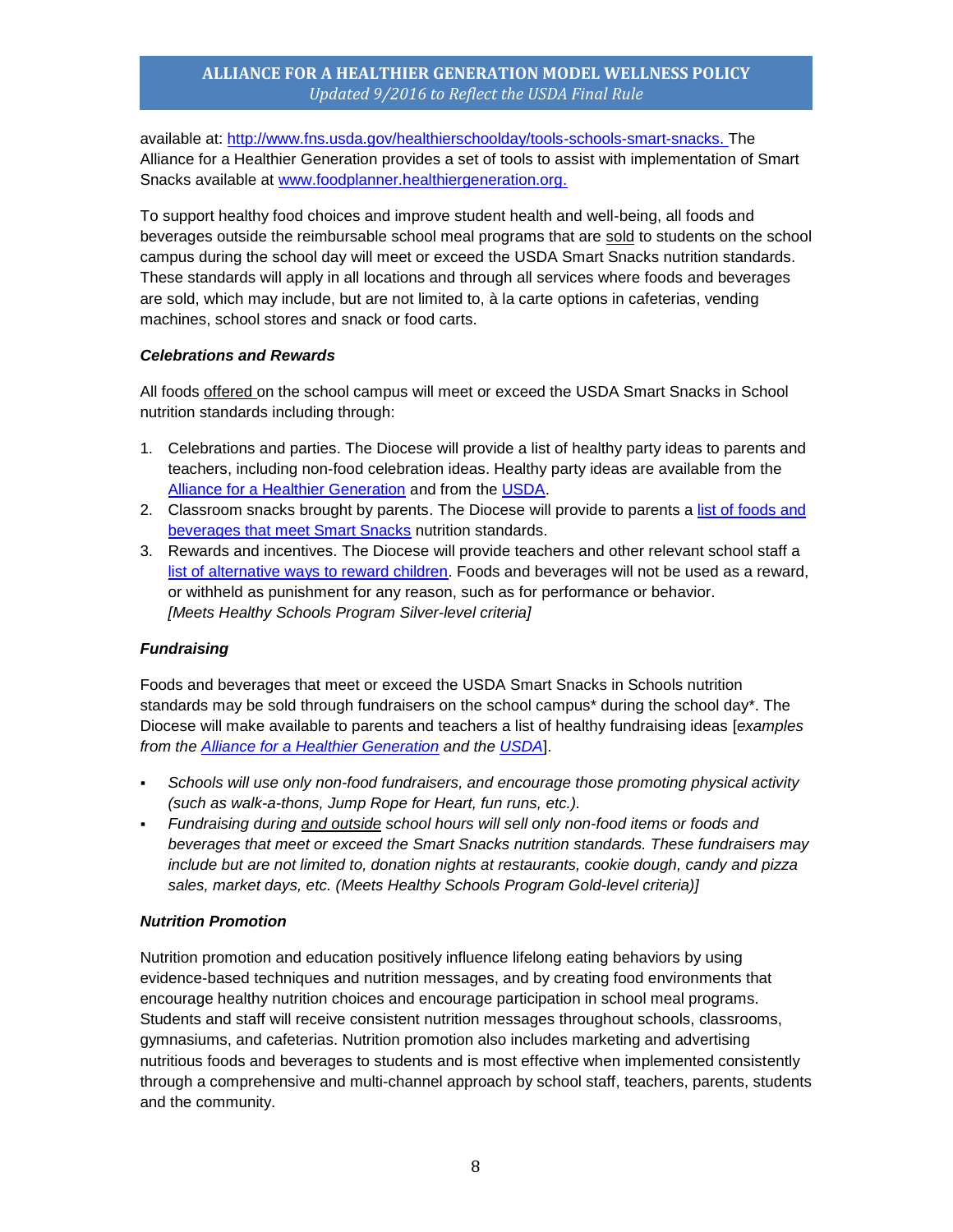The Diocese will promote healthy food and beverage choices for all students throughout the school campus, as well as encourage participation in school meal programs. This promotion will occur through at least:

- Implementing at least ten or more evidence-based healthy food promotion techniques through the school meal programs using **Smarter Lunchroom techniques**; and
- Ensuring 100% of foods and beverages promoted to students meet the USDA Smart Snacks in School nutrition standards. Additional promotion techniques that the Diocese and individual schools may use are available at [http://www.foodplanner.healthiergeneration.org/.](http://www.foodplanner.healthiergeneration.org/)

#### *Nutrition Education*

Schools will provide nutrition education and engage in nutrition promotion that:

- Is designed to provide students with the knowledge and skills necessary to promote and protect their health;
- Is part of not only health education classes, but also integrated into other classroom instruction through subjects such as math, science, language arts, social sciences and elective subjects;
- Includes enjoyable, developmentally-appropriate, culturally-relevant and participatory activities, such as cooking demonstrations or lessons, promotions, taste-testing, farm visits and school gardens;
- Promotes fruits, vegetables, whole-grain products, low-fat and fat-free dairy products and healthy food preparation methods;
- Emphasizes caloric balance between food intake and energy expenditure (promotes physical activity/exercise);
- Links with school meal programs, cafeteria nutrition promotion activities, school gardens, Farm to School programs, other school foods and nutrition-related community services;
- Teaches media literacy with an emphasis on food and beverage marketing; and
- Includes nutrition education training for teachers and other staff.

#### *Essential Healthy Eating Topics in Health Education*

The Diocese will include in the health education curriculum a minimum of 12 of the following essential topics on healthy eating:

- Relationship between healthy eating and personal health and disease prevention
- Food guidance from [MyPlate](http://www.choosemyplate.gov/)
- Reading and using FDA's nutrition fact labels
- Eating a variety of foods every day
- Balancing food intake and physical activity
- Eating more fruits, vegetables and whole grain products
- Choosing foods that are low in fat, saturated fat, and cholesterol and do not contain *trans* fat
- Choosing foods and beverages with little added sugars
- Eating more calcium-rich foods
- Preparing healthy meals and snacks
- Risks of unhealthy weight control practices
- Accepting body size differences
- Food safety
- Importance of water consumption
- Importance of eating breakfast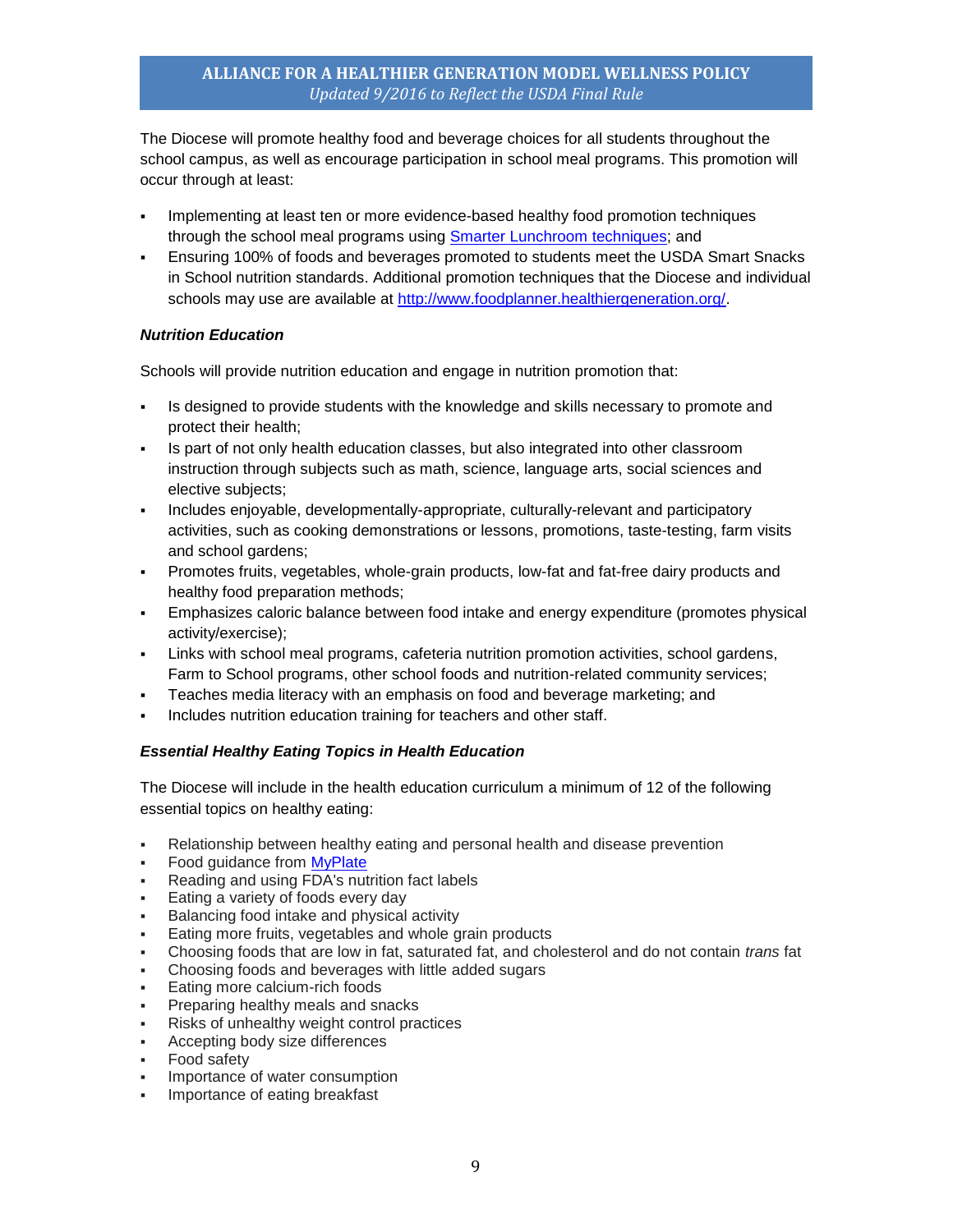- Making healthy choices when eating at restaurants
- Eating disorders
- [The Dietary Guidelines for Americans](https://www.choosemyplate.gov/dietary-guidelines)
- Reducing sodium intake
- Social influences on healthy eating, including media, family, peers and culture
- How to find valid information or services related to nutrition and dietary behavior
- How to develop a plan and track progress toward achieving a personal goal to eat healthfully
- Resisting peer pressure related to unhealthy dietary behavior
- Influencing, supporting, or advocating for others' healthy dietary behavior

#### *Food and Beverage Marketing in Schools*

The Diocese is committed to providing a school environment that ensures opportunities for all students to practice healthy eating and physical activity behaviors throughout the school day while minimizing commercial distractions. The Diocese strives to teach students how to make informed choices about nutrition, health and physical activity. These efforts will be weakened if students are subjected to advertising on Diocese property that contains messages inconsistent with the health information the Diocese is imparting through nutrition education and health promotion efforts. It is the intent of the Diocese to protect and promote student's health by permitting advertising and marketing for only those foods and beverages that are permitted to be sold on the school campus, consistent with the Diocese's wellness policy.

Any foods and beverages marketed or promoted to students on the school campus\* during the school day\* will meet or exceed the USDA Smart Snacks in School nutrition standards such that only those foods that comply with or exceed those nutrition standards are permitted to be marketed or promoted to students.

Food and beverage marketing is defined as advertising and other promotions in schools. Food and beverage marketing often includes an oral, written, or graphic statements made for the purpose of promoting the sale of a food or beverage product made by the producer, manufacturer, seller or any other entity with a commercial interest in the product.<sup>15</sup> This term includes, but is not limited to the following:

- Brand names, trademarks, logos or tags, except when placed on a physically present food or beverage product or its container.
- Displays, such as on vending machine exteriors
- Corporate brand, logo, name or trademark on school equipment, such as marquees, message boards, scoreboards or backboards (Note: immediate replacement of these items are not required; however, Dioceses will replace or update scoreboards or other durable equipment when existing contracts are up for renewal or to the extent that is in financially possible over time so that items are in compliance with the marketing policy.)
- Corporate brand, logo, name or trademark on cups used for beverage dispensing, menu boards, coolers, trash cans and other food service equipment; as well as on posters, book covers, pupil assignment books or school supplies displayed, distributed, offered or sold by the school.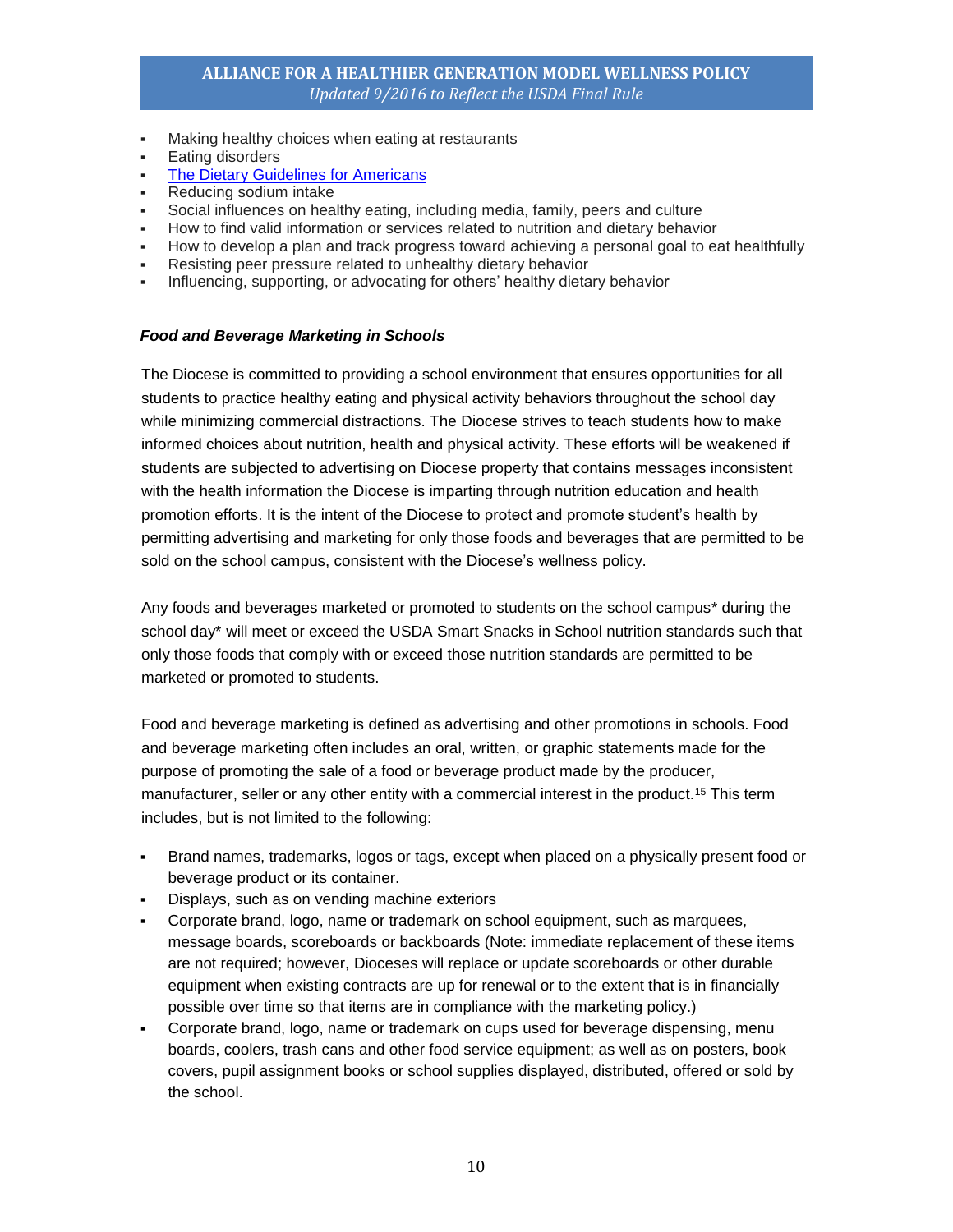- Advertisements in school publications or school mailings.
- Free product samples, taste tests or coupons of a product, or free samples displaying advertising of a product.

As the Diocese/school nutrition services/Athletics Department/PTA/PTO/Home and School reviews existing contracts and considers new contracts, equipment and product purchasing (and replacement) decisions should reflect the applicable marketing guidelines established by the Diocese wellness policy.

# <span id="page-11-0"></span>**IV. Physical Activity**

Children and adolescents should participate in at least 60 minutes of physical activity every day. A substantial percentage of students' physical activity can be provided through a comprehensive school physical activity program (CSPAP). A CSPAP reflects strong coordination and synergy across all of the components: quality physical education as the foundation; physical activity before, during and after school; staff involvement and family and community engagement and the Diocese is committed to providing these opportunities. Schools will ensure that these varied physical activity opportunities are in addition to, and not as a substitute for, physical education (addressed in "Physical Education" subsection). All schools in the Diocese will be encouraged to participate in *Let's Move!* Active Schools [\(www.letsmoveschools.org\)](http://www.letsmoveschools.org/) in order to successfully address all CSPAP areas.

Physical activity during the school day (including but not limited to recess, classroom physical activity breaks or physical education) **will not be withheld** as punishment for any reason. *This does not include participation on sports teams that have specific academic requirements*. The Diocese will provide teachers and other school staff with a [list of ideas](http://cspinet.org/new/pdf/constructive_classroom_rewards.pdf) for alternative ways to discipline students.

To the extent practicable, the Diocese will ensure that its grounds and facilities are safe and that equipment is available to students to be active. The Diocese will conduct necessary inspections and repairs.

#### *Physical Education*

The Diocese will provide students with physical education, using an age-appropriate, sequential physical education curriculum consistent with national and state standards for physical education. The physical education curriculum will promote the benefits of a physically active lifestyle and will help students develop skills to engage in lifelong healthy habits, as well as incorporate essential health education concepts (discussed in the "*Essential Physical Activity Topics in Health Education*" subsection). The curriculum will support the essential components of physical education.

All students will be provided equal opportunity to participate in physical education classes. The Diocese will make appropriate accommodations to allow for equitable participation for all students and will adapt physical education classes and equipment as necessary.

All Diocese **elementary students** in each grade (K-8) will receive physical education for at least 60-89 minutes per week throughout the school year.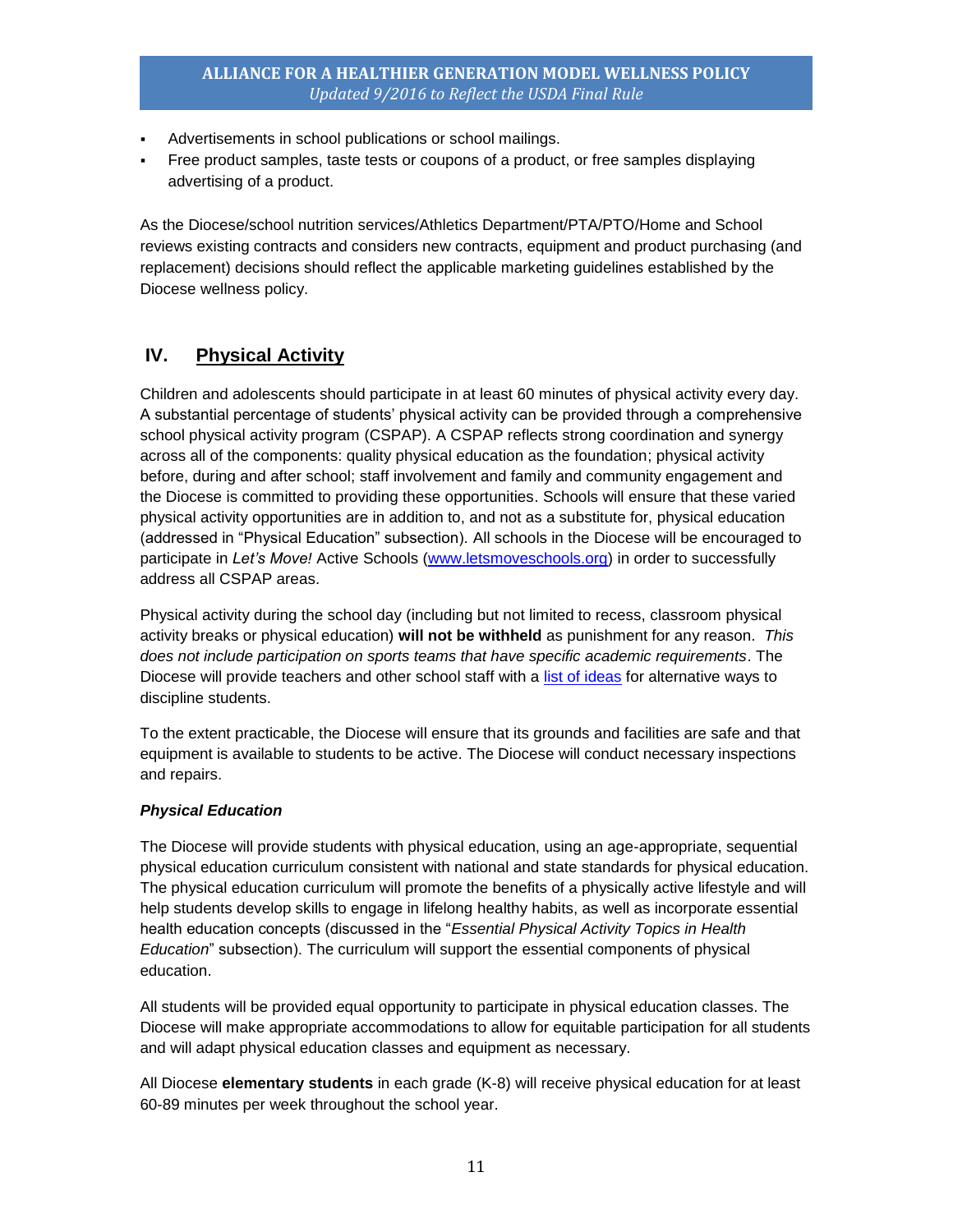All [Diocese] **secondary students** (high school) are required to take, at minimum, the equivalent of one academic year of physical education.

The Diocese physical education program will promote student physical fitness through individualized fitness and activity assessments (via the [Presidential Youth Fitness Program](http://www.pyfp.org/) or other appropriate assessment tool) and will use criterion-based reporting for each student.

#### *Essential Physical Activity Topics in Health Education*

Health education will include a minimum of 12 the following essential topics on physical activity:

- The physical, psychological, or social benefits of physical activity
- How physical activity can contribute to a healthy weight
- How physical activity can contribute to the academic learning process
- How an inactive lifestyle contributes to chronic disease
- Health-related fitness, that is, cardiovascular endurance, muscular endurance, muscular strength, flexibility, and body composition
- Differences between physical activity, exercise and fitness
- Phases of an exercise session, that is, warm up, workout and cool down
- Overcoming barriers to physical activity
- Decreasing sedentary activities, such as TV watching
- Opportunities for physical activity in the community
- Preventing injury during physical activity
- Weather-related safety, for example, avoiding heat stroke, hypothermia and sunburn while being physically active
- How much physical activity is enough, that is, determining frequency, intensity, time and type of physical activity
- Developing an individualized physical activity and fitness plan
- Monitoring progress toward reaching goals in an individualized physical activity plan
- Dangers of using performance-enhancing drugs, such as steroids
- Social influences on physical activity, including media, family, peers and culture
- How to find valid information or services related to physical activity and fitness
- How to influence, support, or advocate for others to engage in physical activity
- How to resist peer pressure that discourages physical activity.

#### *Recess (Elementary)*

All elementary schools will offer at least **20 minutes of recess** on all days during the school year *This policy may be waived on early dismissal or late arrival days*. If recess is offered before lunch, schools will have appropriate hand-washing facilities and/or hand-sanitizing mechanisms located just inside/outside the cafeteria to ensure proper hygiene prior to eating and students are required to use these mechanisms before eating. Hand-washing time, as well as time to put away coats/hats/gloves, will be built in to the recess transition period/timeframe before students enter the cafeteria.

**Outdoor recess** will be offered when weather is feasible for outdoor play.

In the event that the school or Diocese must conduct **indoor recess,** each school will maintain and enforce its own indoor recess guidelines.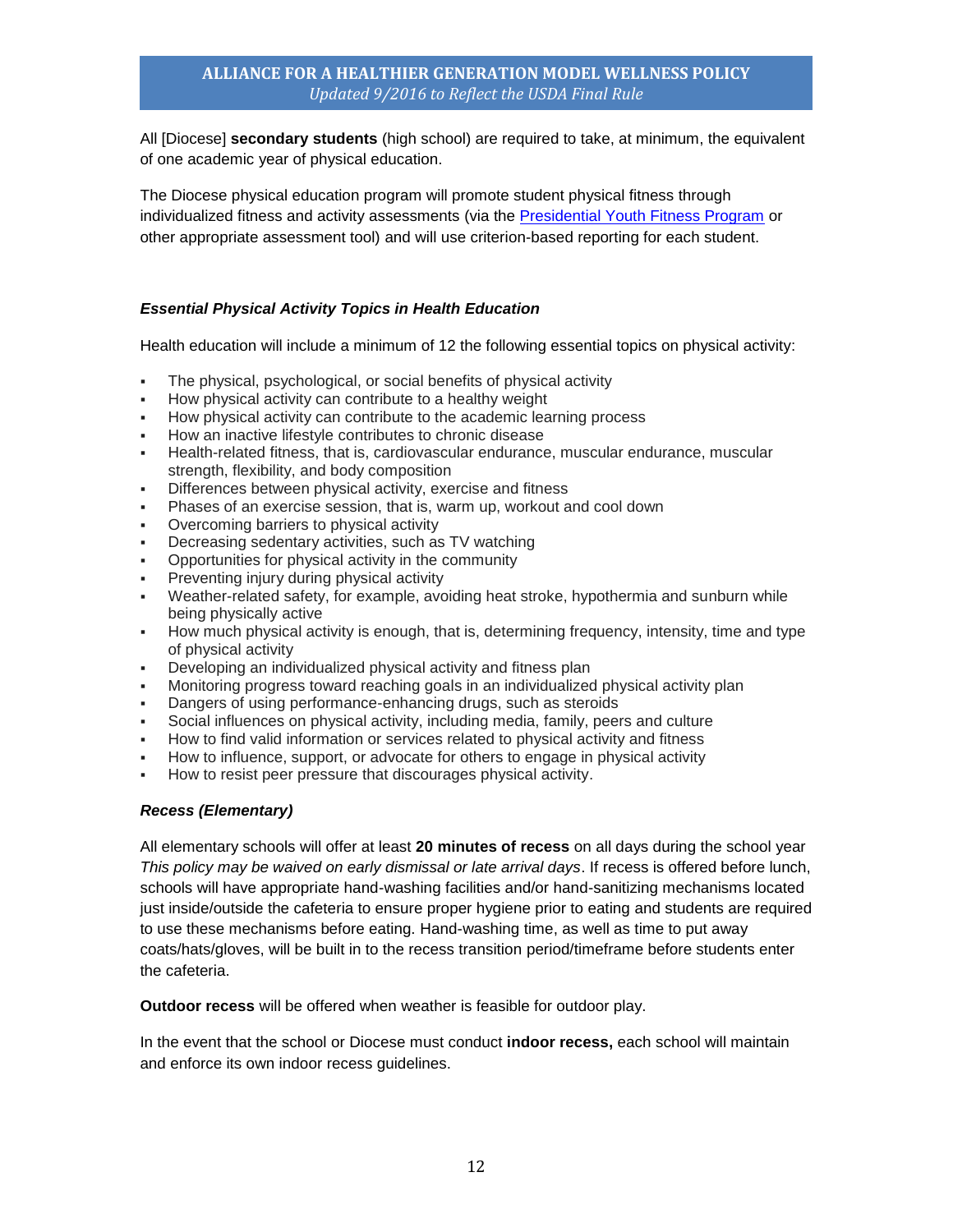Recess will complement, not substitute, physical education class. Recess monitors or teachers will encourage students to be active, and will serve as role models by being physically active alongside the students whenever feasible.

#### *Classroom Physical Activity Breaks (Elementary and Secondary)*

The Diocese recognizes that students are more attentive and ready to learn if provided with periodic breaks when they can be physically active or stretch. Thus, students will be offered **periodic opportunities** to be active or to stretch throughout the day on all or most days during a typical school week. The Diocese recommends teachers provide short (3-5-minute) physical activity breaks to students during and between classroom time at least three days per week. These physical activity breaks will complement, not substitute, for physical education class, recess, and class transition periods.

The Diocese will provide resources and links to resources, tools, and technology with ideas for classroom physical activity breaks. Resources and ideas are available through [USDA](http://healthymeals.nal.usda.gov/resource-library/physical-activity-school-aged-children/activities-and-tools) and the [Alliance for a Healthier Generation.](https://www.healthiergeneration.org/take_action/schools/physical_activity/physical_activities/)

#### *Active Academics*

Teachers will incorporate movement and kinesthetic learning approaches into "core" subject instruction when possible (e.g., science, math, language arts, social studies and others) and do their part to limit sedentary behavior during the school day.

The Diocese will support classroom teachers incorporating physical activity and employing kinesthetic learning approaches into core subjects by providing annual professional development opportunities and resources, including information on leading activities, activity options, as well as making available background material on the connections between learning and movement.

Teachers will serve as role models by being physically active alongside the students whenever feasible.

#### *Before and After School Activities*

The Diocese offers opportunities for students to participate in physical activity either before and/or after the school day (or both) through a variety of methods. The Diocese will encourage students to be physically active before and after school by: physical activity clubs, physical activity in aftercare, intramurals or interscholastic sports.

#### *Active Transport*

The Diocese will support active transport to and from school, such as walking or biking. The Diocese will encourage this behavior by engaging in *six or more* of the activities below; including but not limited to:

- Promote activities such as participation in International Walk to School Week, National Walk and Bike to School Week
- Secure storage facilities for bicycles and helmets (e.g., shed, cage, fenced area)
- **Instruction on walking/bicycling safety provided to students**
- Promote safe routes program to students, staff, and parents via newsletters or websites
- Use crossing guards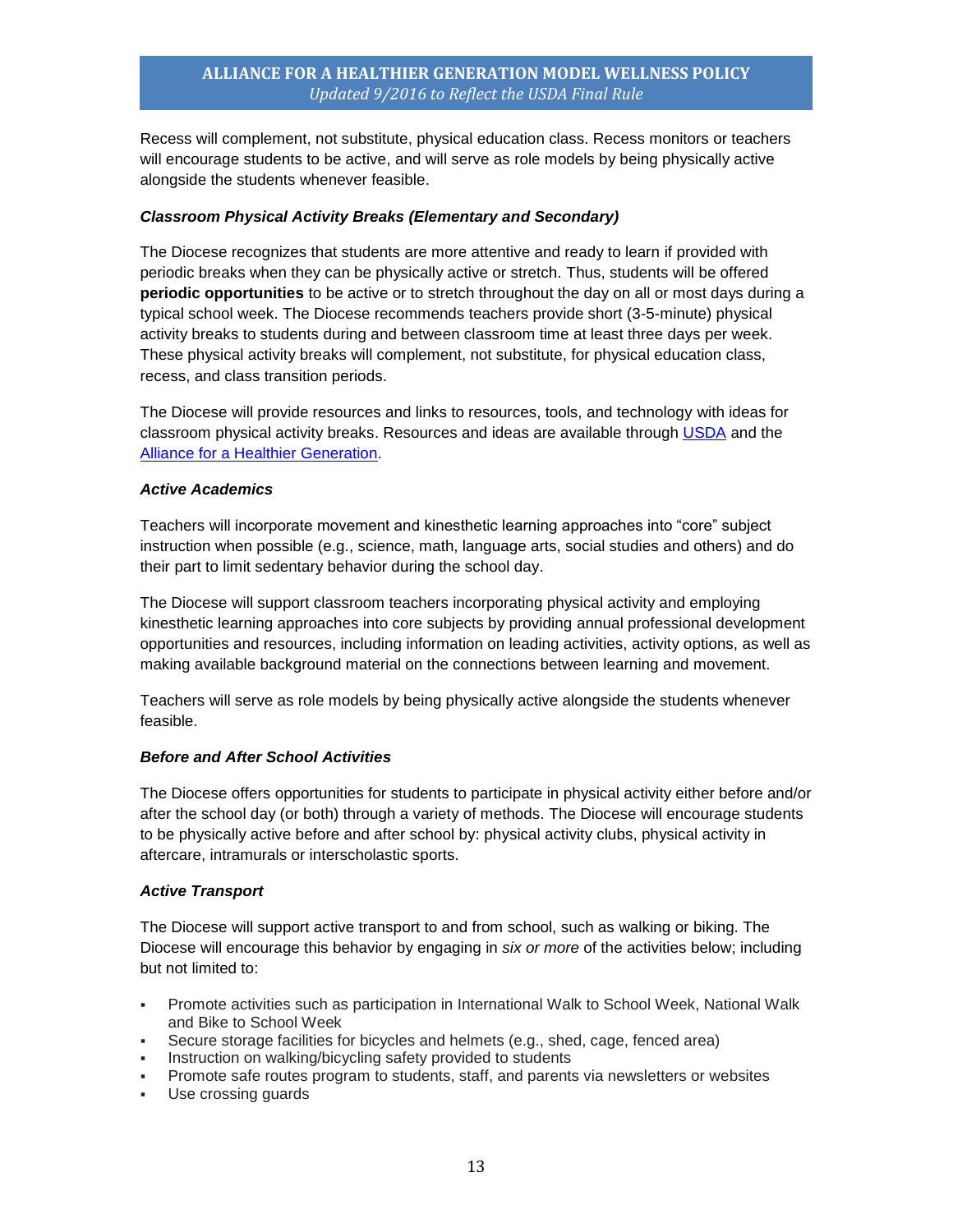- Use crosswalks on streets leading to schools
- Document the number of children walking and or biking to and from school
- Create and distribute maps of school environment (e.g., sidewalks, crosswalks, roads, pathways, bike racks, etc.)

# <span id="page-14-0"></span>**V. Other Activities that Promote Student Wellness**

The Diocese will integrate wellness activities across the entire school setting, not just in the cafeteria, other food and beverage venues and physical activity facilities. The Diocese will coordinate and integrate other initiatives related to physical activity, physical education, nutrition and other wellness components so all efforts are complementary, not duplicative, and work towards the same set of goals and objectives promoting student well-being, optimal development and strong educational outcomes.

Schools in the Diocese are encouraged to coordinate content across curricular areas that promote student health, such as teaching nutrition concepts in mathematics, with consultation provided by either the school or the Diocese's curriculum experts.

All efforts related to obtaining federal, state or association recognition for efforts, or grants/funding opportunities for healthy school environments will be coordinated with and complementary of the wellness policy, including but not limited to ensuring the involvement of the DWC/SWC.

All school-sponsored events will adhere to the wellness policy guidelines. All school-sponsored wellness events will include physical activity and healthy eating opportunities when appropriate.

#### *Community Partnerships*

The Diocese will develop relationships with community partners (e.g., hospitals, universities/colleges, local businesses, SNAP-Ed providers and coordinators, etc.) in support of this wellness policy's implementation. Existing and new community partnerships and sponsorships will be evaluated to ensure that they are consistent with the wellness policy and its goals.

#### *Community Health Promotion and Family Engagement*

The Diocese will promote to parents/caregivers, families, and the general community the benefits of and approaches for healthy eating and physical activity throughout the school year. Families will be informed and invited to participate in school-sponsored activities and will receive information about health promotion efforts.

As described in the "Community Involvement, Outreach, and Communications" subsection*,* the Diocese will use electronic mechanisms (e.g., email or displaying notices on the Diocese's website), as well as non-electronic mechanisms, (e.g., newsletters, presentations to parents or sending information home to parents), to ensure that all families are actively notified of opportunities to participate in school-sponsored activities and receive information about health promotion efforts.

#### *Staff Wellness and Health Promotion*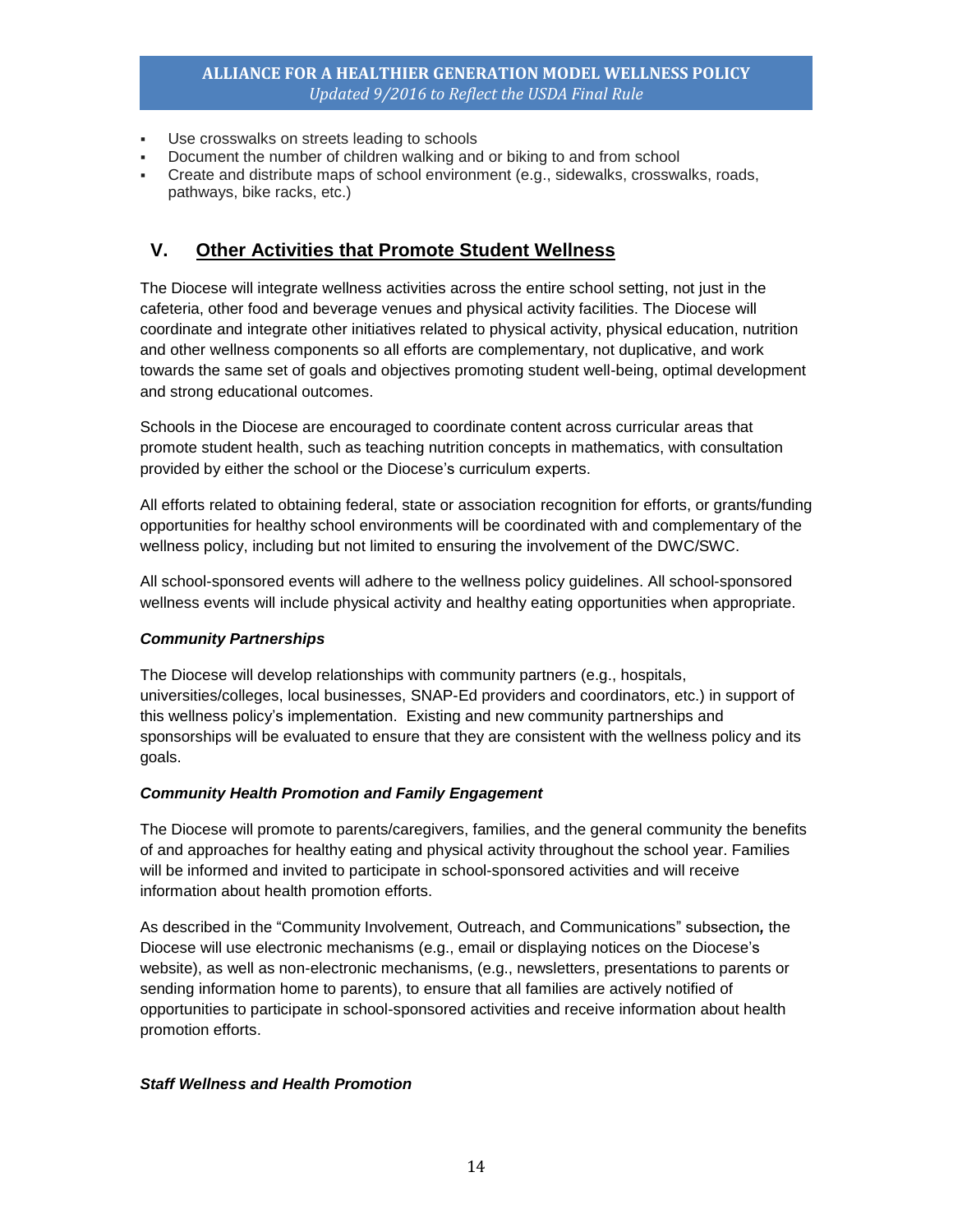The schools will have a staff wellness subcommittee that focuses on staff wellness issues, identifies and disseminates wellness resources and performs other functions that support staff wellness in coordination with human resources staff.

Schools in the Diocese will implement strategies to support staff in actively promoting and modeling healthy eating and physical activity behaviors.

#### *Professional Learning*

When feasible, the schools will offer annual professional learning opportunities and resources for staff to increase knowledge and skills about promoting healthy behaviors in the classroom and school (e.g., increasing the use of kinesthetic teaching approaches or incorporating nutrition lessons into math class). Professional learning will help school staff understand the connections between academics and health and the ways in which health and wellness are integrated into ongoing Diocese reform or academic improvement plans/efforts.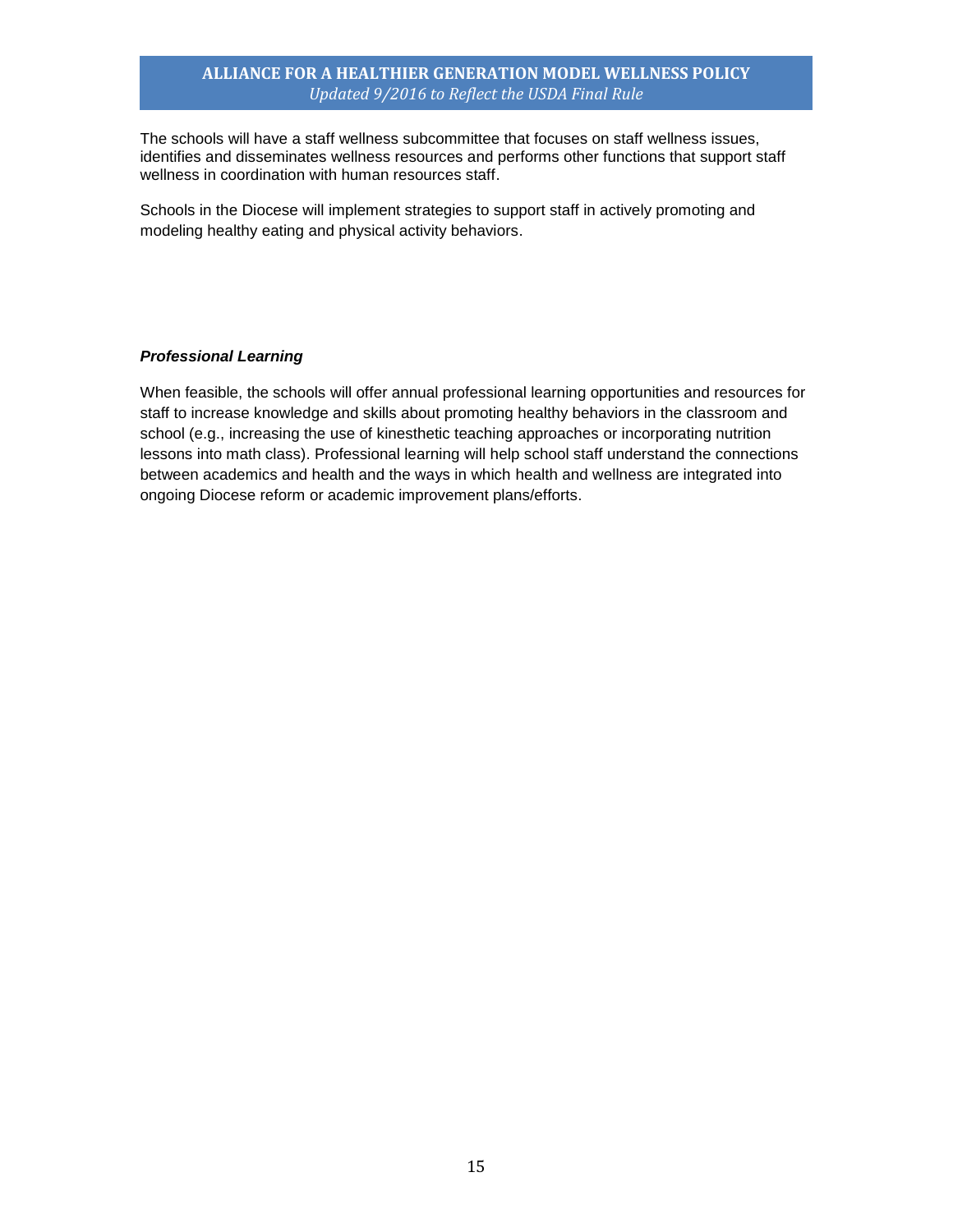## <span id="page-16-0"></span>*Glossary:*

**Extended School Day** – the time during, before and afterschool that includes activities such as clubs, intramural sports, band and choir practice, drama rehearsals and more.

**School Campus** - areas that are owned or leased by the school and used at any time for schoolrelated activities, including on the outside of the school building, school buses or other vehicles used to transport students, athletic fields and stadiums (e.g., on scoreboards, coolers, cups, and water bottles), or parking lots.

**School Day** – the time between midnight the night before to 30 minutes after the end of the instructional day.

**Triennial** – recurring every three years.